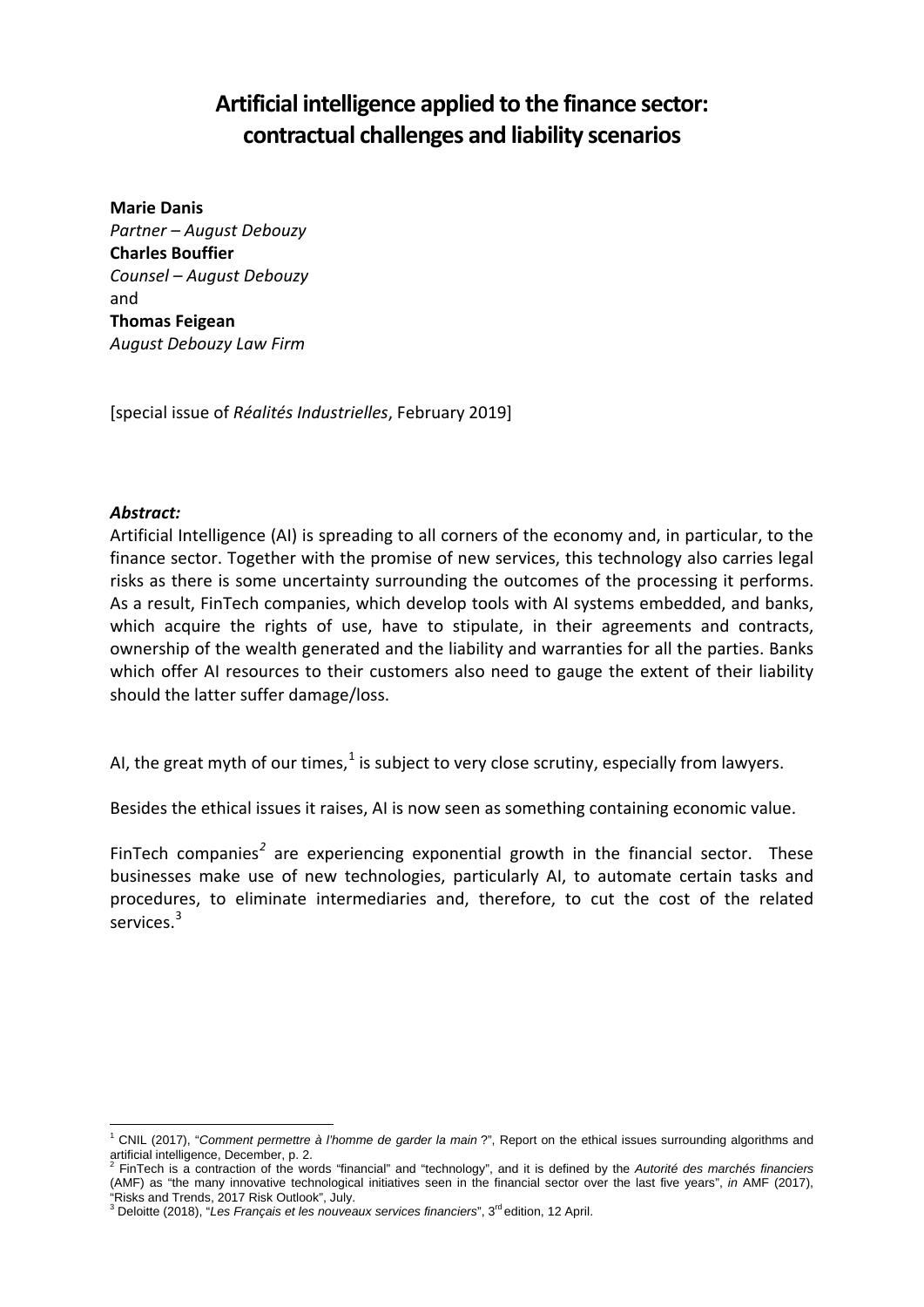To date, despite the major economic and social upheaval that it is thought to cause,  $4$  the use of AI has not been addressed by specific regulations,<sup>[5](#page-1-1)</sup> and the relevance of such regulations is still open to debate. As regards FinTech companies, the question is particularly topical due, inter alia, to the operational risks and/or the risks of misappropriation connected with the increasing use of new digital tools.<sup>[6](#page-1-2)</sup>

Consequently, today, contracts are still the best adapted way of governing the creation and/or use of an AI solution.

In the finance sector, and everywhere else, drafting a contract governing the use of AI involves (1) prior legal classification (2) in order to determine the rights and obligations of the parties concerned. Liability scenarios may therefore vary depending on whether, or not, the parties will be bound by a contract (3).

# **Definition and protection of Artificial Intelligence**

### **IT programs are the very essence of AI**

### *Definition of AI*

Since the 1950s, IT engineers have been striving to design information systems able to reproduce human cognitive capacities. Initially intended to emulate knowledge by building expert systems,<sup>[7](#page-1-3)</sup> AI capacities are currently being developed by establishing neural networks.

Whether in inference engines or neural networks, the AI function is always formalised by an algorithm which is, in turn, systematically "absorbed" into the source code of an IT program (or software application).

### *AI protection arrangements*

In theory, algorithms cannot be protected in themselves. Nevertheless, AI is inseparably integrated into the source code lines of a program (or software application) and, as a result, can be protected under intellectual property legislation.

<span id="page-1-0"></span> <sup>4</sup> In this respect, see Villani C. (2018), "*Donner un sens à l'intelligence artificielle*", parliamentary taskforce from 8 September 2017 to 8 March 2018.

<span id="page-1-1"></span><sup>5</sup> With the exception of regulations on ICOs (Initial Coin Offerings). These fund-raising methods operate by the issuance of digital assets which can be exchanged for crypto-currencies during the start-up stage of a project. These assets, known as tokens, are issued and exchanged using blockchain technology, but will not be dealt with as part of this article.<br><sup>6</sup> Tandeau De Marsac S. (2018), "*Comment réguler les fintechs* ?", Banque & Droit, no. 181, September-Octo

<span id="page-1-3"></span><span id="page-1-2"></span><sup>7</sup> According to Encyclopédie Larousse, "A set of software applications whose capacity to solve new problems in a given field are similar to those of a human expert specialising in that field".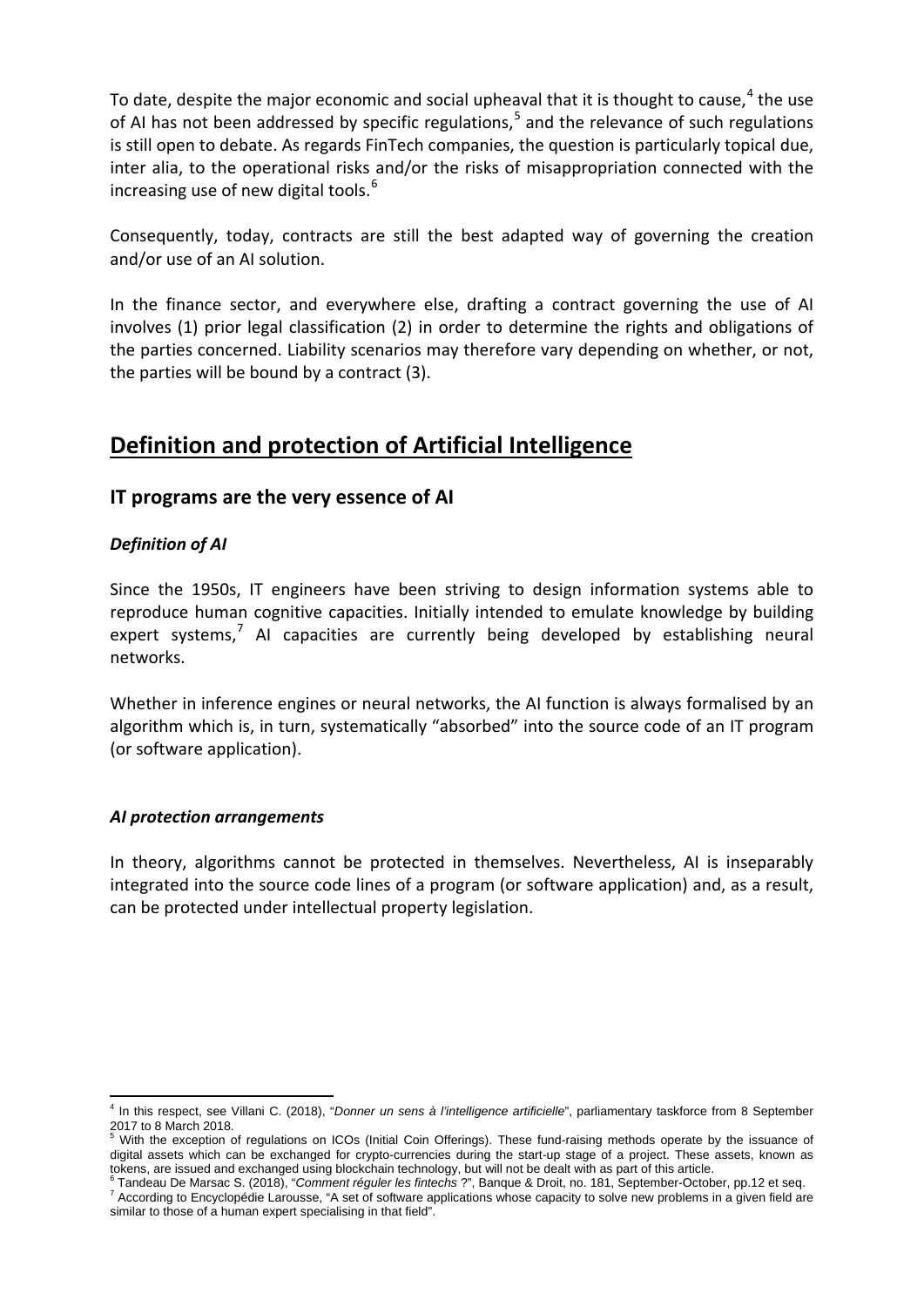Software applications have been protected within the European Union $8$  since 1991 by special copyright arrangements. Provided the computer program is an original work,  $9$  the designer has a private right to use the software for 70 years. In principle, the holder of said right will not be the developer but the publisher which employs him/her $^{10}$  $^{10}$  $^{10}$  (or with which he/she may have entered into contractual relations as part of a commission and rights transfer agreement<sup>[11](#page-2-3)</sup>) and which publishes his/her program.

The publisher may also take out secondary protection by filing a patent. This implies that the developed AI solution includes an underlying technical process. Such protection also involves meeting the strict criteria applying to patentable inventions.<sup>[12](#page-2-4)</sup>

### **Data, AI's essential partner**

### *Definition of data*

Combined with other factors, the advent of Big Data has enabled AI performance levels to be significantly boosted.

AI requires big data both to develop and operate. This is why data is often referred to as  $21^{st}$ century's new oil.

The issue of appropriating both incoming and outgoing data is central to contracts/agreements for the use of AI. This most frequently refers to industrial data which is not protected as such by intellectual property law. Rolling out an AI solution can also involve processing personal information and, in this case, the contract/agreement must also set out the parties' rights and obligations in view of applicable regulations, especially Regulation (EU) 2016/679 of the European Parliament and of the Council of 27 April 2016 (General Data Protection Regulation, GDPR).

### *Database protection arrangements*

Whilst intellectual property law does not intrinsically protect data, AI theoretically uses data contained in databases which have been subject to autonomous and harmonised protection arrangements in the EU since 1996.<sup>[13](#page-2-5)</sup>

nature, as determined by Books I and III of this Code.

<span id="page-2-0"></span><sup>&</sup>lt;sup>8</sup> Council Directive 91/250/EEC of 14 May 1991 on the legal protection of computer programs, which has since been codified, without affecting existing legislation, by Directive 2009/24/EC of the European Parliament and of the Council of 23 April 2009 and written into French law in the Intellectual Property Code (CPI).

<span id="page-2-1"></span>Whilst the French criterion of the imprint of the personality of the author establishes the original nature of the work, case law has laid down software-specific criteria of the intellectual contribution and the personal effort of the program's author: see the Pachot ruling, Plenary Assembly, 7 March 1986, appeal on points of law no. 83-10477.

<span id="page-2-2"></span>Pachot ruling, Plenary Assembly, 2 March 1986, and provisions or stipulations to the contrary, the economic rights over software applications and their documentation created by one or several employees when carrying out their duties or following instructions from their employer, are vested in the employer who shall have sole authority to ex

<span id="page-2-3"></span><sup>&</sup>lt;sup>1</sup> Article L.11-1 of the CPI: "Simply by creating an intellectual work, its author enjoys an exclusive intangible property right over it which is enforceable against all persons.

This right shall include attributes of an intellectual and moral nature as well as attributes of an economic

The existence or conclusion of a contract for hire or service by the author of an intellectual work shall in no way override the enjoyment of the author's right recognised in the first paragraph, subject to the exceptions set forth in this Code [...]".<br><sup>12</sup> In order to be protected by a patent, an invention must meet the cumulative conditions of nov

<span id="page-2-4"></span>inventive step.<br><sup>13</sup> Directive 96/9/EC of the European Parliament and of the Council of 11 March 1996 on the legal protection of databases,

<span id="page-2-5"></span>written into French law in the Intellectual Property Code.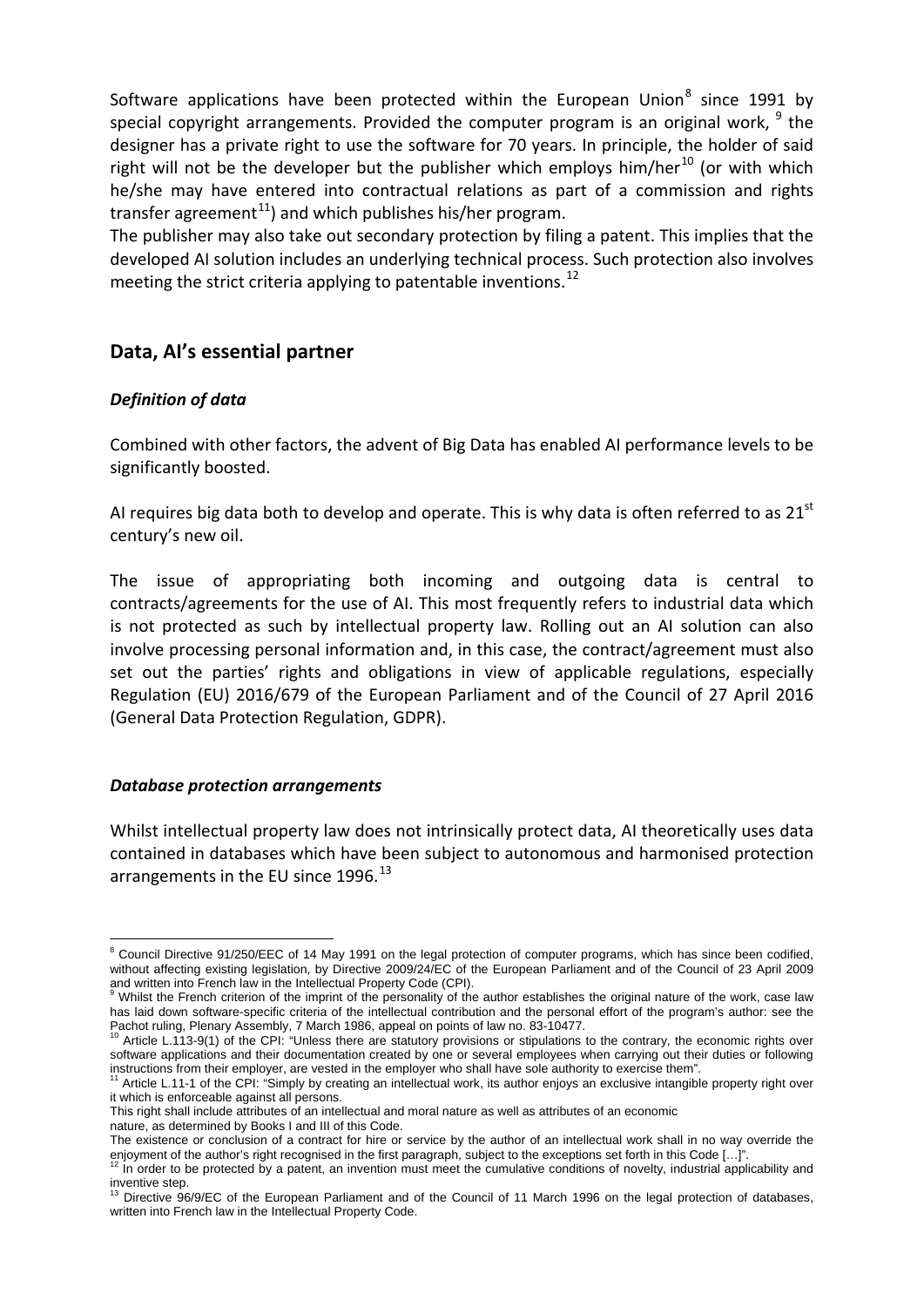Producers of databases are therefore entitled to authorise or forbid access to the data they contain. Consequently, use of an AI solution involves juggling the interests of its publisher with those of the producer of the database which supplies it.

In terms of prospective law, certain stakeholders are calling for the introduction of a property right for individuals over their personal data.<sup>[14](#page-3-0)</sup> whilst others are considering establishing a specific right for producers of data.<sup>[15](#page-3-1)</sup>

## **AI management by contracts**

### **Management of rights over AI output**

### *Rights over AI output*

Negotiating a licensing or assignment agreement concerning an AI solution involves deciding on the respective parties' rights over the output generated.

A traditional approach<sup>[16](#page-3-2)</sup> would be to consider an AI solution as a thing with a right of accession to what that thing produces as provided for in Articles 546 and 547 of the Civil Code.<sup>[17](#page-3-3)</sup> Using this approach, the owner of the initial solution is designated as the natural owner of the output derived therefrom (subject to the rights of any contributors).

A different view would be to flag up the fact that as AI only works with data, its fruits are only data themselves. The specific right belonging to the database producer<sup>[18](#page-3-4)</sup> would then enable the allocation of rights on outgoing data to be settled for the latter's benefit.

As these two approaches could mean that different beneficiaries of the output of an AI solution could be designated, the parties in question would be well advised to settle the matter of beneficiary by contract.

### *Rights over AI-derived creations*

In certain circumstances, the output from AI may be a creation.<sup>[19](#page-3-5)</sup> In this case, the beneficiary of an agreement for use would look, in theory, to obtain the rights over the AI-derived output. Although the right of accession could potentially enable such an allocation to be justified (see above), in practice, it is the economic situation which very often provides the real justification.

<span id="page-3-0"></span> <sup>14</sup> Landreau I., Pelkiks G., Binctin N., Pez-Perard V. & Léger L. (2018), "*Mes data sont à moi. Pour une patrimonialité des*  données personnelles.", Génération Libre, January.<br><sup>15</sup> See, in this respect, Villani C., op. cit.; Delpech X. (2018), "*Intelligence artificielle : le droit (des contrats) a aussi son mot à* 

<span id="page-3-2"></span><span id="page-3-1"></span>dire", *AJ Contrat*, p.145.<br><sup>16</sup> Gautier P.-Y. (2018), "*De la Propriété des créations issues de l'intelligence artificielle*", *La Semaine Juridique Édition*<br>Générale, no. 37, September.

<span id="page-3-3"></span>Civil Code, Article 546: "Ownership of a thing, either movable or immovable, gives a right to everything it produces and to what is accessorily united to it, either naturally or artificially. That right is called right of accession".<br><sup>18</sup> Ledieux M.-A. (2018), "Machine learning-intelligence artificially. That right is called right of accession"

<span id="page-3-4"></span>October.<br><sup>19</sup> For instance, a contract, a painting, accounting data, a musical score, etc.

<span id="page-3-5"></span>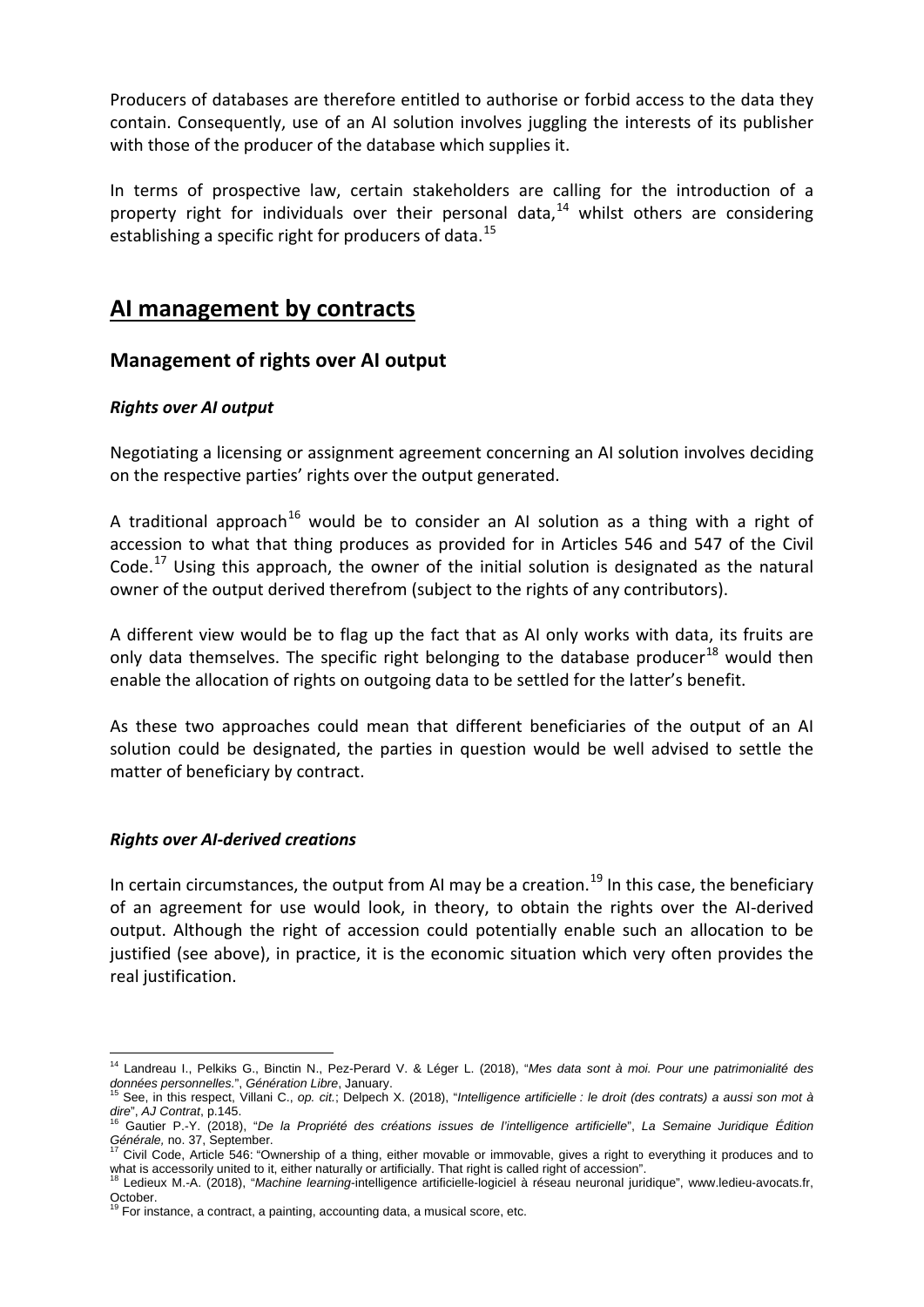In light of the foregoing, a company using an AI solution which adds incoming data/content to it would naturally claim entitlement to the rights over the outgoing output.

When this output is in graphic form, whether the latter is analysed as an AI creation or an AIassisted creation, the person having provided the incoming works will legitimately wish to hold the rights over the fruit of their processing. Here, the arrangements for ownership of such output would vary depending on the level of involvement of AI.<sup>[20](#page-4-0)</sup>

Once they have settled the issue of rights over the AI-derived output, the parties to the contract will also have to consider liability scenarios in the event of a breach.

# **Management of AI-related liability**

When assessing issues surrounding liability, a distinction needs to be made between liability between the parties to the contract and the liability vis-à-vis third parties to this contract.

An example could be a bank that uses the services of a FinTech company to design a tool for its customers. If damage/loss arises when this tool is being used, relations between the FinTech company and the bank will be governed by their contract and those between the bank and its customer by the general terms and conditions. However, should the bank's customer seek to hold the FinTech company liable, he/she/it would have to use the law of tort as there is no contract between them.

## **Management of AI-related contractual liability**

### *Usual contractual liability scenarios*

Assessing contractual liability means determining, insofar as possible, the expectations surrounding use of the AI.

Actually triggering the obligation to provide information and advice would be a pertinent forerunner to the exact definition of the contractual scope and would enable the AI solution publisher to hedge against any non-compliance.

The parties' negotiation of the contract will cover, inter alia, the stipulation of the services/functionalities expected of the AI tool before dealing with the clauses excluding or limiting the service provider's liability.<sup>[21](#page-4-1)</sup> In this respect, Article 1170 of the Civil Code deems as unwritten "any clause which deprives the debtor's material obligation of its essence". In other words, any clause which may provide for such low compensation that the service provider may be encouraged not to perform it.

<span id="page-4-1"></span><span id="page-4-0"></span>

<sup>&</sup>lt;sup>20</sup> Vivant M. (2018), "*Lamy Droit du numérique*", no. 332 et seq.<br><sup>21</sup> Lani F-P. & Garcia T. (2018), "*Intelligence artificielle, prévoir l'imprévisible dans le contrat*", *Expertises*, May.